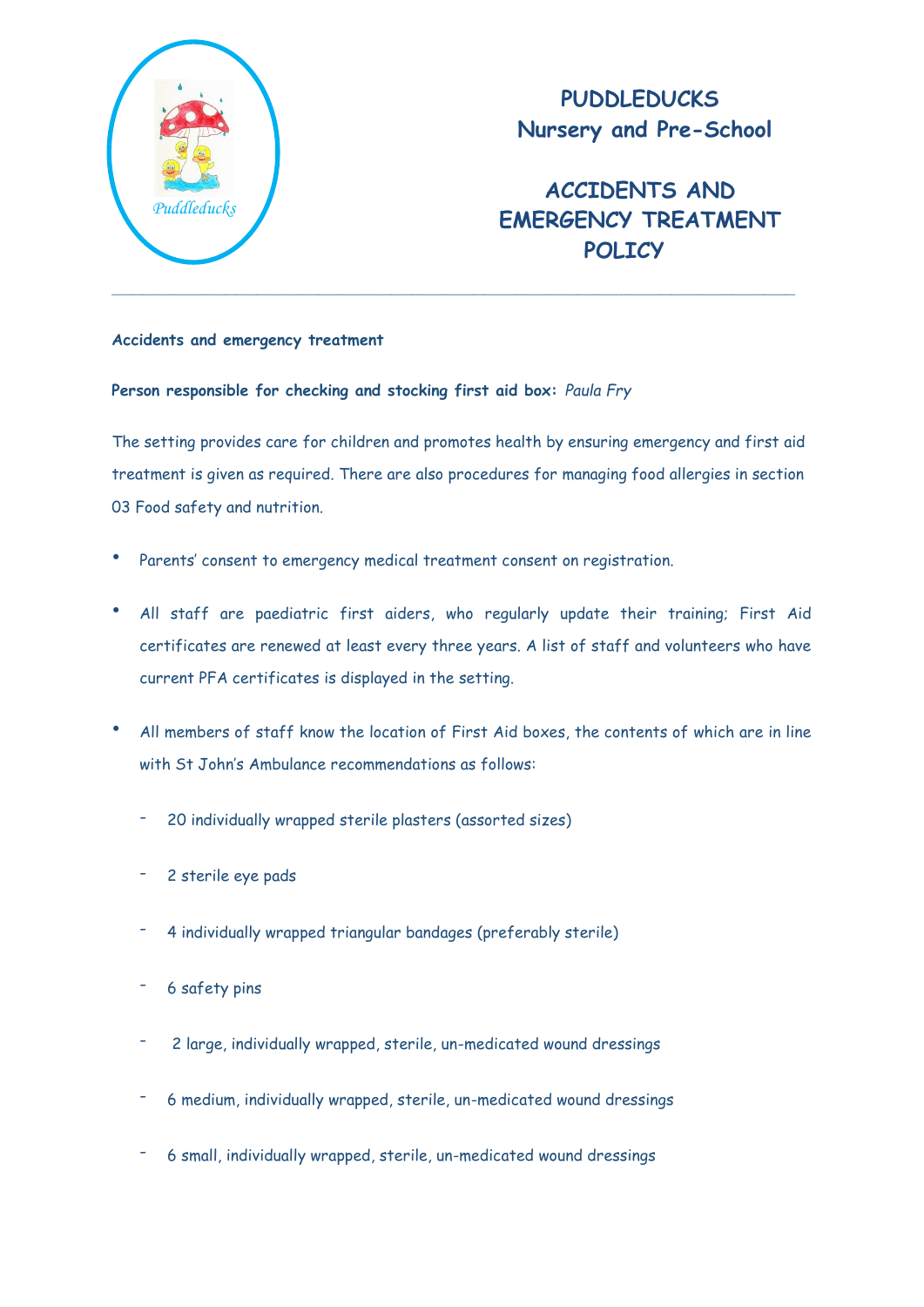- a pair of disposable gloves
- adhesive tape
- 20 alcohol free wipes
- a plastic face shield (optional)
- No other item is stored in a First Aid box.
- Vinyl single use gloves are also kept near to (not in) the box, as well as a thermometer.
- There is a named person in the setting who is responsible for checking and replenishing the First Aid Box contents.
- A supply of ice is kept in the main kitchen freezers.
- For minor injuries and accidents, First Aid treatment is given by a qualified first aider; the event is recorded in the setting's Accident Record book. Parents may have a photo-copy of the accident form on request.
- In the event of minor injuries or accidents, parents are normally informed when they collect their child, unless the child is unduly upset or members of staff have any concerns about the injury. In which case they will contact the parent for clarification of what they would like to do, i.e. collect the child or take them home and seek further advice from NHS 111.

#### **Serious accidents or injuries**

- An ambulance is called for children requiring emergency treatment.
- First aid is given until the ambulance arrives on scene. If at any point it is suspected that the child has died, Death of a child on site procedure (see Safeguarding policy) is implemented and the police are called immediately.
- The registration form is taken to the hospital with the child.
- Parents or carers are contacted and informed of what has happened and where their child is being taken to.